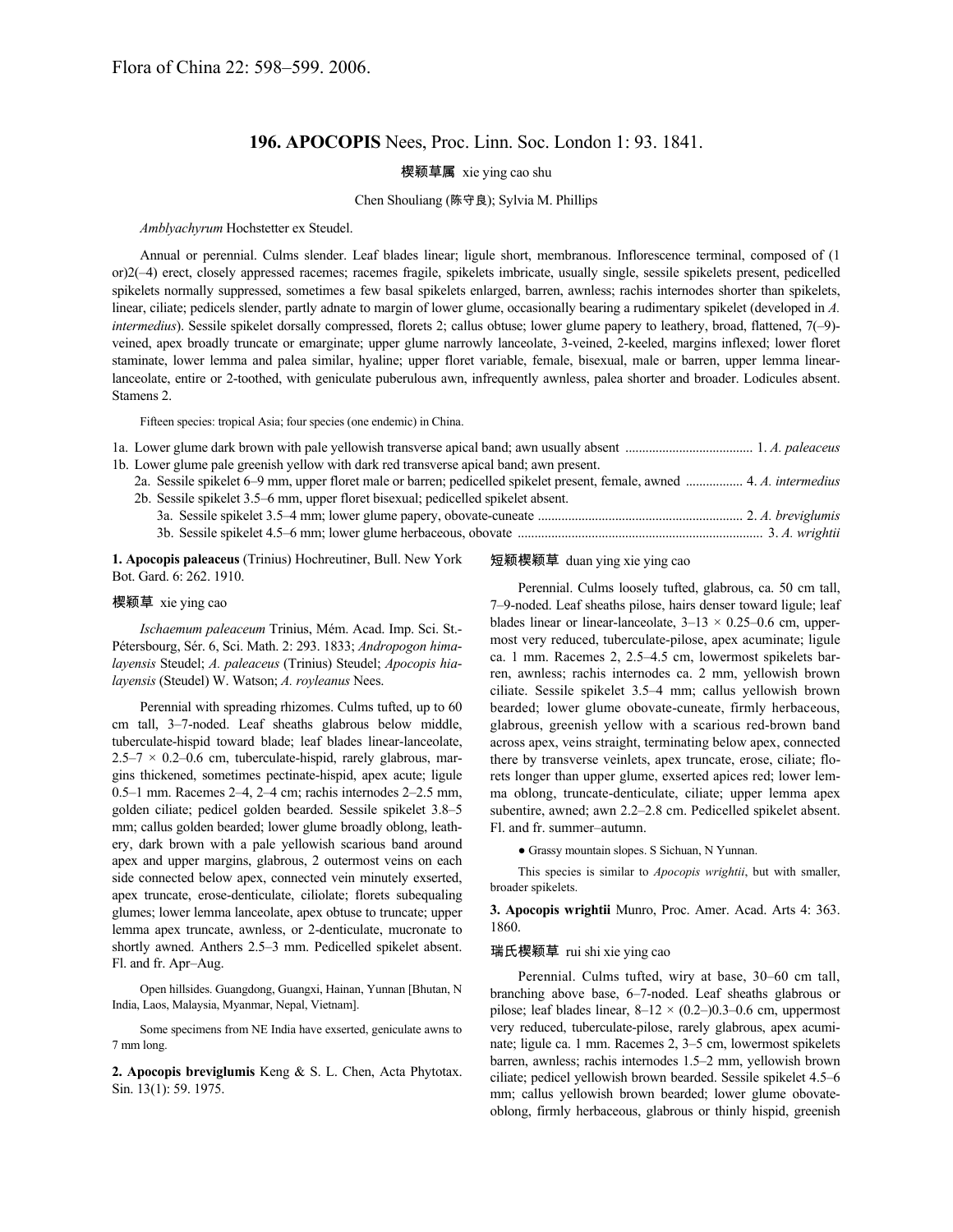yellow with a scarious red-brown band across apex, veins green, straight, terminating below apex, connected there by transverse veinlets, apex truncate, erose, ciliate; florets longer than lower glume, exserted apices red; lower lemma oblonglanceolate; upper lemma apex 2-denticulate or subentire, awned; awn geniculate, 2–3 cm. Anthers ca. 2.5 mm. Pedicelled spikelet absent or rudimentary. Fl. and fr. Aug–Oct.

Dry grassy hillsides. Anhui, Fujian, Guangdong, Guangxi, Jiangxi, Yunnan, Zhejiang [Thailand].

**4. Apocopis intermedius** (A. Camus) Chai-Anan, Thai Forest Bull., Bot. 6: 46. 1972.

### 异穗楔颖草 yi sui xie ying cao

*Lophopogon intermedium* A. Camus, Bull. Mus. Natl. Hist. Nat. 25: 285. 1919; *Apocopis heterogamus* Keng & S. L. Chen; *A. tridentatus* Bentham var. *intermedius* (A. Camus) Roberty; *A. wrightii* Munro var. *macranthus* S. L. Chen; *Sclerandrium intermedium* (A. Camus) C. E. Hubbard.

Perennial, shortly rhizomatous. Culms erect, ca. 50 cm tall, 7–9-noded. Leaf sheaths glabrous to hirsute; leaf blades linear-lanceolate,  $6-15 \times 0.3-0.5$  cm, uppermost very reduced, tuberculate-pilose when young, or sometimes densely hispid; ligule ca. 1.5 mm. Racemes 2, 2–4 cm, lowermost spikelets barren, awnless; rachis internodes 2.5–3 mm, loosely ciliate with yellowish brown soft hairs. Sessile spikelet 6–9 mm; callus hairs yellowish brown; lower glume oblong, firmly herbaceous, glabrous or hispid, greenish yellow with a scarious brown or red band across apex, veins green, straight, terminating below apex, with transverse veinlets, apex truncate, ciliate; florets longer than lower glume, exserted apices red; lower lemma oblong-lanceolate; upper floret usually barren, lemma linearlanceolate, apex entire or 2-toothed, awned; awn geniculate, 2– 3 cm. Anthers 4–5 mm. Pedicelled spikelet developed, ca. 5 mm; glumes pilose, lower glume narrowly oblong-lanceolate, apex obtuse, upper floret female, lemma awned; awn 2–3 cm. Fl. and fr. autumn.

Streams, valleys, roadsides. Guangdong, S Yunnan, Zhejiang [Thailand, N Vietnam].

This species is anomalous in *Apocopis* in possessing a developed pedicelled spikelet, which is female with the stigmas often exserted and visible. This is typical of the related genus *Germainia*, but that has a tough rachis with the fertile pedicelled spikelets falling from the raceme. In *A. intermedius* the base of the pedicel is fused to the margin of the lower glume of the sessile spikelet, as is usual in *Apocopis*, and it appears to be very close to *A. wrightii*.